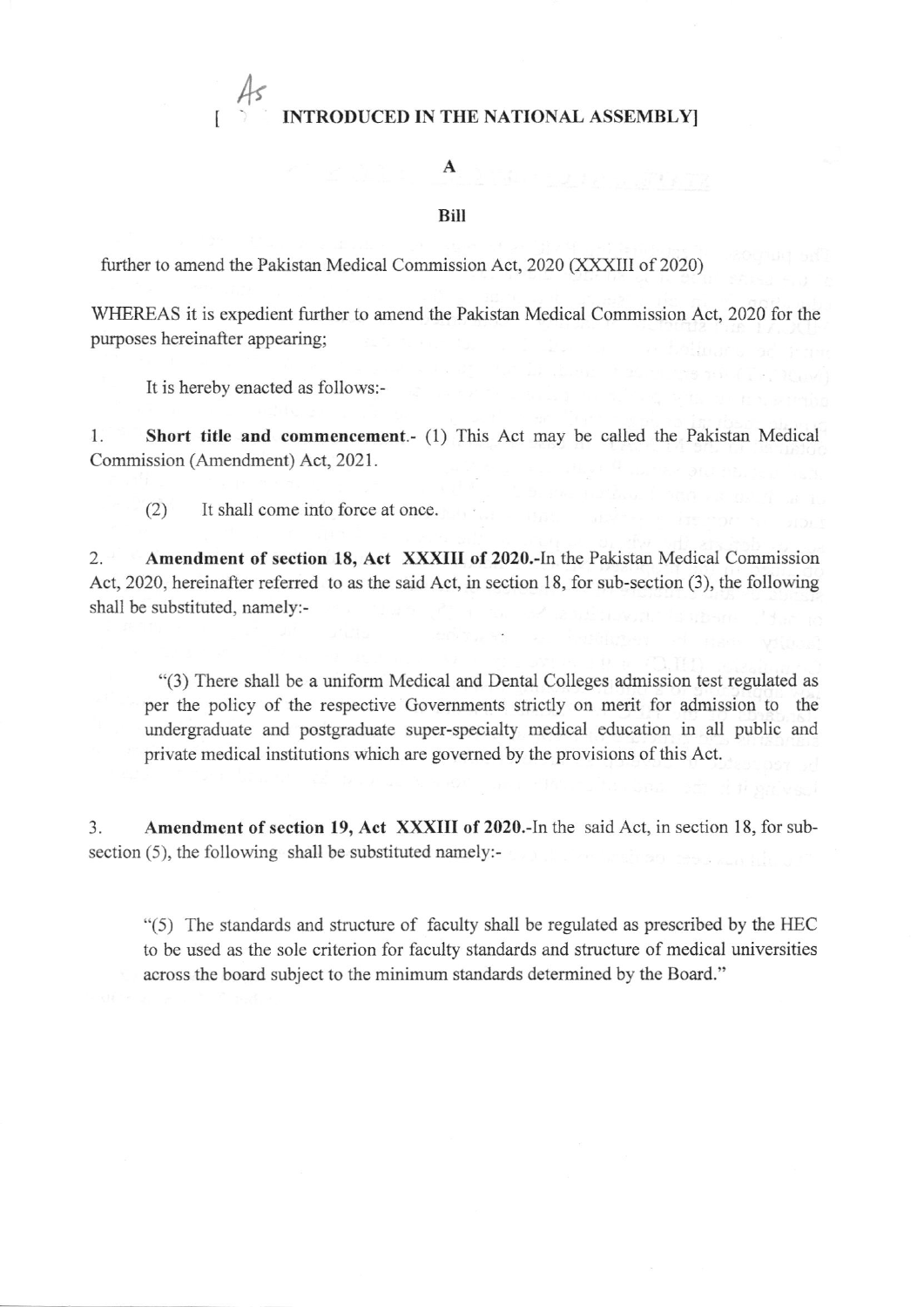### STATEMENT OF OBJECTS AND REASONS

The purpose of establishing PMC is to regulate medical and dental education but at the same time It is strange that a law service to regulate medical and dental education is in all essence deregulating the same where weightage given to MDCAT and structure of faculty is concerned. The concerned sections of the law must be annulled or amended. The Act mandates conducting an examination (MDCAT) for entrance to medical colleges. Passing this exam would be a must for admission to any public or private medical college. It is curious however, that private medical colleges shall be at liberty in deciding weightage given to marks obtained in the MDCAT. In case of public colleges, each provincial government shall decide the same. Private colleges may give weightage as low as one percent or as high as one hundred percent to MDCAT scores at their discretion. Prima facie, empowering private entities to determine weightage given to MDCAT scores defeats the whole purpose of the exercise. Uniform weightage to scores obtained in the proposed MDCAT needs to be ensured. The law also leaves the standards and structure of the medical or dental faculty at the mercy of the private or public medical universities. Section 19(5) reads: "The standard and structure of faculty shall be regulated as prescribed by either the Higher Education Commission (HEC) or the university to which a college is affiliated or any other law applicable to a public teaching institution". There is no cogent reason why the standards of the HEC of Pakistan should not be the sole criterion for faculty standards and structure of medical universities across the board. The HEC might be requested to develop separate criteria for medical colleges or universities but leaving it in the hands of private institutions is beyond fathom and open to abuse.

The bill has been devised to achieve the aforementioned purpose.

Sd-MS. UZMA RIAZ. Member National Assembly